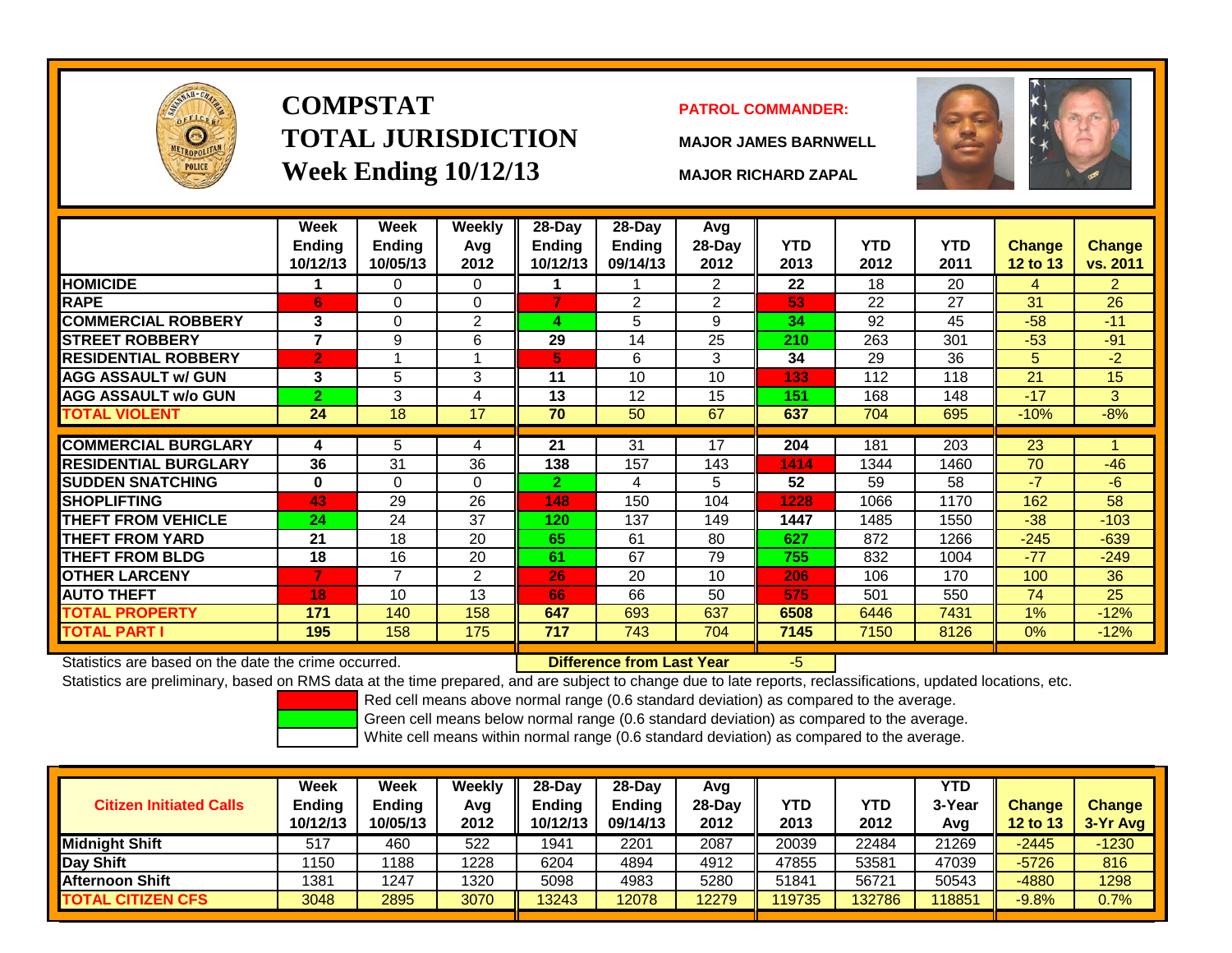

### **COMPSTATWEST CHATHAM PRECINCTWeek Ending 10/12/13**

### **PRECINCT COMMANDER:**

**CAPT. PHILIP REILLEY**



|                             | Week<br><b>Ending</b><br>10/12/13 | <b>Week</b><br><b>Ending</b><br>10/05/13 | <b>Weekly</b><br>Avg<br>2012 | 28-Day<br>Endina<br>10/12/13 | 28-Day<br>Ending<br>09/14/13 | Avg<br>28-Day<br>2012 | <b>YTD</b><br>2013 | <b>YTD</b><br>2012 | <b>YTD</b><br>2011 | <b>Change</b><br><b>12 to 13</b> | <b>Change</b><br>vs. 2011 |
|-----------------------------|-----------------------------------|------------------------------------------|------------------------------|------------------------------|------------------------------|-----------------------|--------------------|--------------------|--------------------|----------------------------------|---------------------------|
| <b>HOMICIDE</b>             | 0                                 | 0                                        | $\Omega$                     | 0                            | $\Omega$                     | $\Omega$              |                    | $\mathbf{0}$       | $\overline{2}$     |                                  | $-1$                      |
| <b>RAPE</b>                 | $\bf{0}$                          | 0                                        | $\Omega$                     | $\bf{0}$                     | $\Omega$                     |                       | 5                  | 8                  | 6                  | $-3$                             | $-1$                      |
| <b>COMMERCIAL ROBBERY</b>   | 4                                 | 0                                        | 0                            |                              | $\Omega$                     | $\overline{2}$        | 6                  | 17                 | 9                  | $-11$                            | $-3$                      |
| <b>STREET ROBBERY</b>       | $\bf{0}$                          |                                          |                              | $\mathbf{2}$                 | 4                            | 3                     | 22                 | 30                 | 36                 | -8                               | $-14$                     |
| <b>RESIDENTIAL ROBBERY</b>  | $\bf{0}$                          | 0                                        | $\mathbf 0$                  | $\bf{0}$                     | $\Omega$                     | $\Omega$              | 5                  | 5                  | 5                  | $\mathbf{0}$                     | $\overline{0}$            |
| <b>AGG ASSAULT w/ GUN</b>   | 4                                 |                                          | 0                            | $\mathbf{2}$                 |                              |                       | 14                 | 12                 | 24                 | $\overline{2}$                   | $-10$                     |
| <b>AGG ASSAULT w/o GUN</b>  | $\bf{0}$                          |                                          |                              | 3                            |                              | 2                     | 26                 | 22                 | 30                 | 4                                | $-4$                      |
| <b>TOTAL VIOLENT</b>        | $\overline{2}$                    | 3                                        | $\overline{2}$               | 8                            | 6                            | 9                     | 79                 | 94                 | 112                | $-16%$                           | $-29%$                    |
|                             |                                   |                                          |                              |                              |                              |                       |                    |                    |                    |                                  |                           |
| <b>COMMERCIAL BURGLARY</b>  |                                   | 0                                        |                              | $\mathbf{2}$                 | 3                            | 3                     | 25                 | 26                 | 23                 | $-1$                             | $\overline{2}$            |
| <b>RESIDENTIAL BURGLARY</b> | 4                                 | 7                                        | 6                            | 24                           | 25                           | 23                    | 237                | 222                | 221                | 15                               | 16                        |
| <b>SUDDEN SNATCHING</b>     | $\bf{0}$                          | 0                                        | 0                            | $\mathbf 0$                  | $\mathbf{0}$                 |                       | $\bf{0}$           | 8                  | 6                  | $-8$                             | $-6$                      |
| <b>SHOPLIFTING</b>          | 4                                 | 3                                        | 2                            | 12                           | 13                           | 10                    | 116                | 100                | 125                | 16                               | -9                        |
| <b>THEFT FROM VEHICLE</b>   | 6                                 | 3                                        | 5                            | 22                           | 26                           | 22                    | 213                | 213                | 203                | $\Omega$                         | 10 <sup>1</sup>           |
| <b>THEFT FROM YARD</b>      | $\bf{0}$                          | $\Omega$                                 | 3                            | 3                            | 11                           | 13                    | 77                 | 137                | 209                | $-60$                            | $-132$                    |
| THEFT FROM BLDG             | 3                                 | 3                                        | 3                            | 13                           | 13                           | 12                    | 109                | 129                | 154                | $-20$                            | $-45$                     |
| <b>OTHER LARCENY</b>        | $\overline{2}$                    | $\overline{2}$                           | $\Omega$                     | 6                            | 3                            | $\overline{2}$        | 21                 | 18                 | 29                 | 3                                | $-8$                      |
| <b>AUTO THEFT</b>           | $\mathbf{2}$                      |                                          | 2                            | 14                           | 14                           | $\overline{ }$        | 91                 | 71                 | 115                | 20                               | $-24$                     |
| <b>TOTAL PROPERTY</b>       | 22                                | 19                                       | 23                           | 96                           | 108                          | 91                    | 889                | 924                | 1085               | $-4%$                            | $-18%$                    |
| <b>TOTAL PART I</b>         | 24                                | 22                                       | 25                           | 104                          | 114                          | 101                   | 968                | 1018               | 1197               | $-5%$                            | $-19%$                    |

Statistics are based on the date the crime occurred. **Difference from Last Year** 

r -50

Statistics are preliminary, based on RMS data at the time prepared, and are subject to change due to late reports, reclassifications, updated locations, etc.

Red cell means above normal range (0.6 standard deviation) as compared to the average.

Green cell means below normal range (0.6 standard deviation) as compared to the average.

|     | 2012     | Ending<br>10/12/13 | <b>Endina</b><br>09/14/13 | 28-Dav<br>2012 | YTD<br>2013 | <b>YTD</b><br>2012 | 3-Year<br>Avg | <b>Change</b><br>12 to 13 | <b>Change</b><br>$3-Yr$ Avg |
|-----|----------|--------------------|---------------------------|----------------|-------------|--------------------|---------------|---------------------------|-----------------------------|
| 101 | 100      | 393                | 408                       | 401            | 3901        | 4431               | 4137          | $-530$                    | $-236$                      |
| 215 | 248      | 2321               | 991                       | 993            | 9694        | 10522              | 10049         | $-828$                    | $-355$                      |
| 244 | 271      | 990                | 919                       | 1086           | 10460       | 11411              | 10952         | $-951$                    | -492                        |
| 596 | 620      | 3704               | 2318                      | 2479           | 24055       | 26364              | 25138         | $-8.8%$                   | $-4.3%$                     |
|     | 10/05/13 |                    |                           |                |             |                    |               |                           |                             |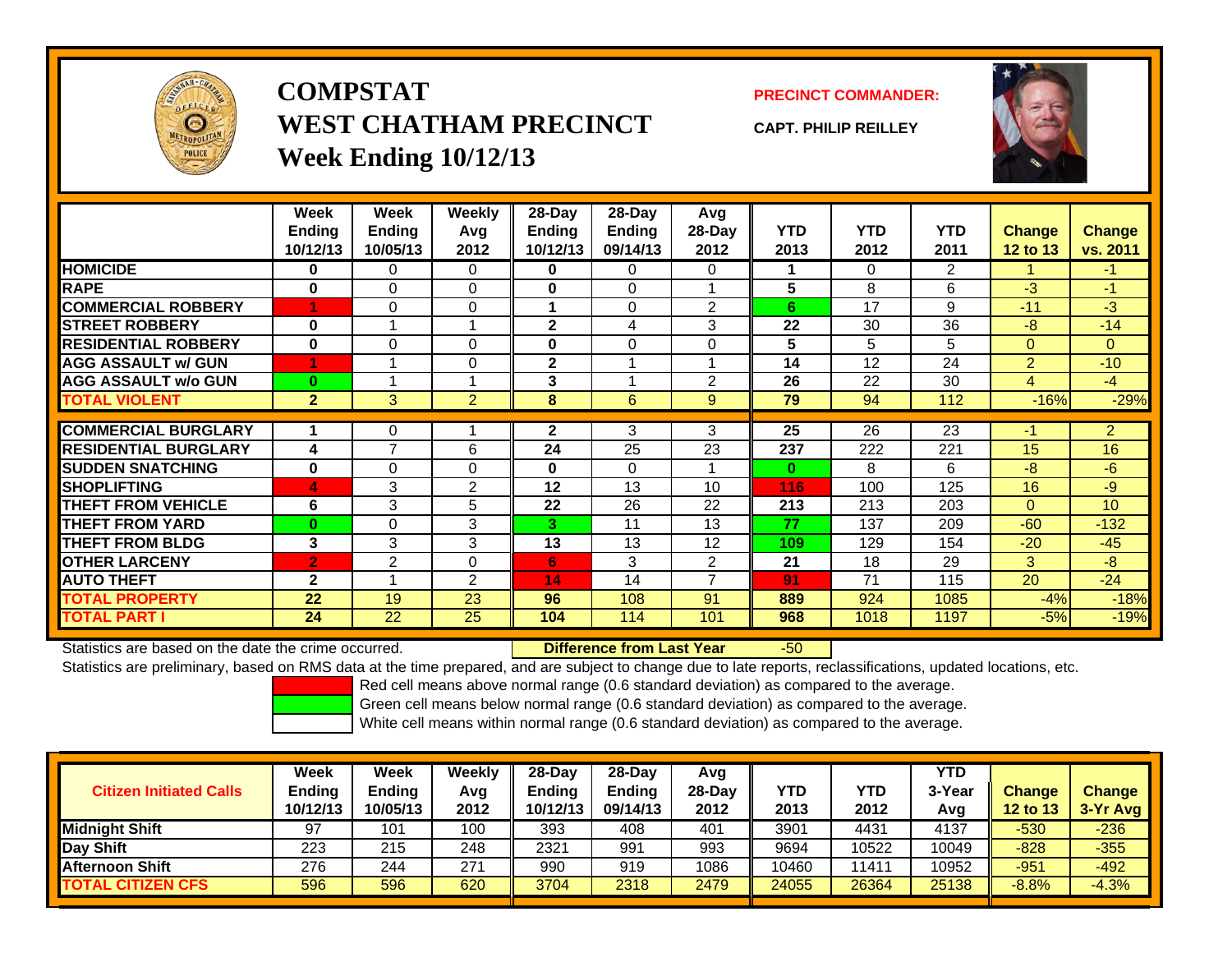

**COMPSTATDOWNTOWN PRECINCTWeek Ending 10/12/13**

#### **PRECINCT COMMANDER:**

**CAPT. Ben Herron**

47



|                             | Week<br><b>Ending</b><br>10/12/13 | Week<br><b>Ending</b><br>10/05/13 | Weekly<br>Avq<br>2012 | 28-Day<br>Ending<br>10/12/13 | 28-Day<br><b>Ending</b><br>09/14/13 | Avg<br>28-Day<br>2012 | <b>YTD</b><br>2013 | <b>YTD</b><br>2012 | <b>YTD</b><br>2011 | <b>Change</b><br>12 to 13 | Change<br>vs. 2011 |
|-----------------------------|-----------------------------------|-----------------------------------|-----------------------|------------------------------|-------------------------------------|-----------------------|--------------------|--------------------|--------------------|---------------------------|--------------------|
| <b>HOMICIDE</b>             | 0                                 | 0                                 | $\Omega$              | 0                            |                                     |                       | 8                  | 7                  | 5                  |                           | 3.                 |
| <b>RAPE</b>                 |                                   | 0                                 | $\Omega$              |                              | $\Omega$                            | $\Omega$              | 10                 | 5                  | 5                  | 5                         | 5                  |
| <b>COMMERCIAL ROBBERY</b>   | $\bf{0}$                          | 0                                 | $\Omega$              |                              |                                     |                       | 7                  | 10                 | 6                  | $-3$                      |                    |
| <b>STREET ROBBERY</b>       | 3                                 | 3                                 | $\overline{2}$        | 12                           | 4                                   | 8                     | 80                 | 84                 | 91                 | $-4$                      | $-11$              |
| <b>RESIDENTIAL ROBBERY</b>  |                                   | 0                                 | $\Omega$              | $\overline{2}$               | $\Omega$                            |                       | $\overline{7}$     | 6                  | 10                 | 4                         | $-3$               |
| <b>AGG ASSAULT w/ GUN</b>   | 1                                 | 0                                 |                       | $\mathbf{2}$                 | $\Omega$                            | $\overline{2}$        | 31                 | 21                 | 24                 | 10                        | $\overline{7}$     |
| <b>AGG ASSAULT w/o GUN</b>  | 1                                 | 0                                 |                       | 4                            | 3                                   | 5                     | 35                 | 51                 | 27                 | $-16$                     | 8                  |
| <b>TOTAL VIOLENT</b>        | $\overline{7}$                    | 3                                 | 4                     | 22                           | 9                                   | 17                    | 178                | 184                | 168                | $-3%$                     | 6%                 |
| <b>COMMERCIAL BURGLARY</b>  | $\bf{0}$                          | 0                                 |                       | 3                            | 7                                   | $\overline{2}$        | 27                 | 25                 | 43                 | $\overline{2}$            | $-16$              |
| <b>RESIDENTIAL BURGLARY</b> | 4                                 | 3                                 | 3                     | 11                           | 10                                  | 12                    | 132                | 117                | 144                | 15                        | $-12$              |
| <b>SUDDEN SNATCHING</b>     | $\bf{0}$                          | 0                                 | $\Omega$              |                              | $\overline{2}$                      | $\overline{2}$        | 28                 | 28                 | 20                 | $\Omega$                  | 8                  |
| <b>ISHOPLIFTING</b>         | 5                                 | 0                                 | 3                     | 20                           | 25                                  | 11                    | 169                | 107                | 138                | 62                        | 31                 |
| <b>THEFT FROM VEHICLE</b>   | 7                                 | 5                                 | $\overline{7}$        | 24                           | 19                                  | 29                    | 290                | 308                | 276                | $-18$                     | 14                 |
| <b>THEFT FROM YARD</b>      | 4                                 | 4                                 | 5                     | 14                           | 11                                  | 19                    | 187                | 196                | 296                | $-9$                      | $-109$             |
| <b>THEFT FROM BLDG</b>      | 7                                 | и                                 | 5                     | 14                           | 13                                  | 18                    | 143                | 188                | 206                | $-45$                     | $-63$              |
| <b>OTHER LARCENY</b>        | 3                                 | и                                 |                       | 5                            | 4                                   | $\overline{2}$        | 48                 | 21                 | 49                 | 27                        | $-1$               |
| <b>AUTO THEFT</b>           | 4                                 | 0                                 | 2                     | 9                            | 10                                  | 8                     | 95                 | 76                 | 70                 | 19                        | 25                 |
| <b>TOTAL PROPERTY</b>       | 34                                | 14                                | 25                    | 101                          | 101                                 | 104                   | 1119               | 1066               | 1242               | 5%                        | $-10%$             |
| <b>TOTAL PART I</b>         | 41                                | 17                                | 30                    | 123                          | 110                                 | 121                   | 1297               | 1250               | 1410               | 4%                        | $-8%$              |

Statistics are based on the date the crime occurred. **Difference from Last Year** 

Statistics are preliminary, based on RMS data at the time prepared, and are subject to change due to late reports, reclassifications, updated locations, etc.

Red cell means above normal range (0.6 standard deviation) as compared to the average.

Green cell means below normal range (0.6 standard deviation) as compared to the average.

|                                | Week          | Week          | Weekly | $28-Day$      | 28-Day   | Avg    |       |            | <b>YTD</b> |                 |               |
|--------------------------------|---------------|---------------|--------|---------------|----------|--------|-------|------------|------------|-----------------|---------------|
| <b>Citizen Initiated Calls</b> | <b>Ending</b> | <b>Endina</b> | Avg    | <b>Ending</b> | Ending   | 28-Dav | YTD   | <b>YTD</b> | 3-Year     | <b>Change</b>   | <b>Change</b> |
|                                | 10/12/13      | 10/05/13      | 2012   | 10/12/13      | 09/14/13 | 2012   | 2013  | 2012       | Avg        | <b>12 to 13</b> | $3-Yr$ Avg    |
| <b>Midnight Shift</b>          | 122           | 93            | 120    | 431           | 440      | 480    | 4438  | 5049       | 4795       | $-611$          | $-357$        |
| Day Shift                      | 233           | 194           | 210    | 862           | 857      | 838    | 8530  | 9228       | 8770       | $-698$          | $-240$        |
| <b>Afternoon Shift</b>         | 277           | 212           | 222    | 945           | 919      | 889    | 9389  | 9786       | 9459       | $-397$          | $-70$         |
| <b>TOTAL CITIZEN CFS</b>       | 632           | 499           | 552    | 2238          | 2216     | 2207   | 22357 | 24063      | 23024      | $-7.1%$         | $-2.9%$       |
|                                |               |               |        |               |          |        |       |            |            |                 |               |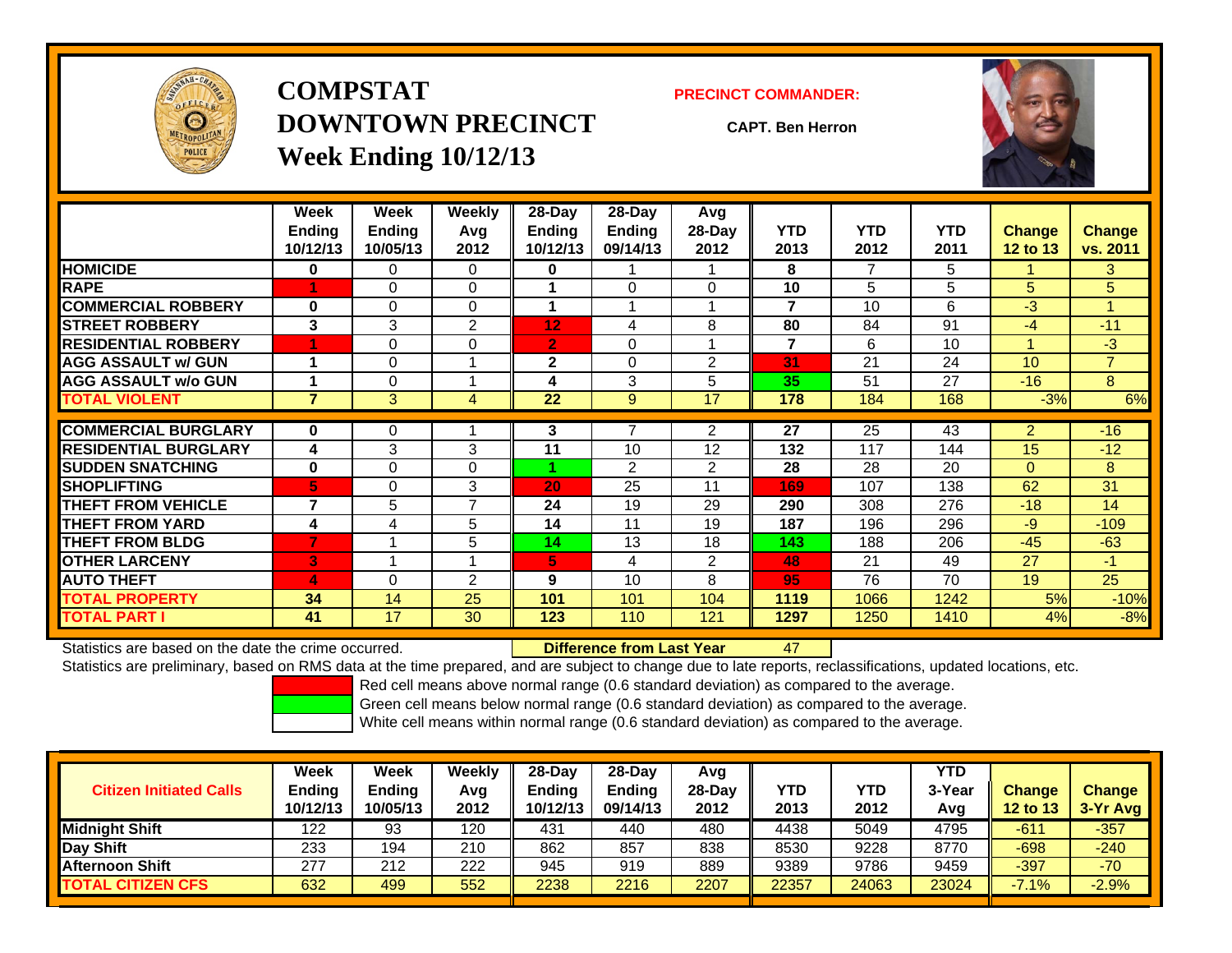

# **COMPSTATCENTRAL PRECINCT CAPT. DEVONN ADAMSWeek Ending 10/12/13**

#### **PRECINCT COMMANDER:**



|                             | Week<br>Ending<br>10/12/13 | Week<br><b>Ending</b><br>10/05/13 | <b>Weekly</b><br>Avg<br>2012 | 28-Day<br>Ending<br>10/12/13 | $28-Day$<br><b>Ending</b><br>09/14/13 | Avg<br>$28-Day$<br>2012  | <b>YTD</b><br>2013 | <b>YTD</b><br>2012 | <b>YTD</b><br>2011 | <b>Change</b><br>12 to 13 | <b>Change</b><br>vs. 2011 |
|-----------------------------|----------------------------|-----------------------------------|------------------------------|------------------------------|---------------------------------------|--------------------------|--------------------|--------------------|--------------------|---------------------------|---------------------------|
| <b>HOMICIDE</b>             |                            | $\Omega$                          | $\Omega$                     |                              | 0                                     |                          | 8                  | 5.                 | 9                  | 3                         | -1                        |
| <b>RAPE</b>                 | и                          | $\Omega$                          | 0                            |                              | $\Omega$                              | $\Omega$                 | 11                 | 2                  | 8                  | 9                         | 3                         |
| <b>COMMERCIAL ROBBERY</b>   | $\bf{0}$                   | $\Omega$                          | $\Omega$                     | $\bf{0}$                     |                                       | 2                        | 6                  | 13                 | 5                  | $-7$                      | 4                         |
| <b>STREET ROBBERY</b>       |                            | 3                                 | $\overline{2}$               | $\overline{9}$               | 2                                     | $\overline{\phantom{a}}$ | 51                 | 67                 | 97                 | $-16$                     | $-46$                     |
| <b>RESIDENTIAL ROBBERY</b>  | $\bf{0}$                   | 0                                 | $\Omega$                     | 0                            |                                       | $\Omega$                 | 5                  | 3                  | 5                  | 2                         | 0                         |
| <b>AGG ASSAULT w/ GUN</b>   | $\mathbf{0}$               |                                   | 1                            |                              | 5                                     | 4                        | 42                 | 43                 | 41                 | $-1$                      | 4                         |
| <b>AGG ASSAULT w/o GUN</b>  | $\mathbf{0}$               |                                   | 1                            | $\mathbf{2}$                 | 4                                     | 3                        | 44                 | 41                 | 37                 | 3                         | $\overline{7}$            |
| TOTAL VIOLENT               | 3                          | 5                                 | 4                            | 14                           | 13                                    | 16                       | 167                | 174                | 202                | $-4%$                     | $-17%$                    |
|                             |                            |                                   |                              |                              |                                       |                          |                    |                    |                    |                           |                           |
| <b>COMMERCIAL BURGLARY</b>  | 3                          | 3                                 |                              | 11                           | 9                                     | 4                        | 72                 | 38                 | 76                 | 34                        | $-4$                      |
| <b>RESIDENTIAL BURGLARY</b> |                            | $\overline{4}$                    | 10                           | 30                           | $\overline{37}$                       | 39                       | 350                | 394                | 444                | $-44$                     | $-94$                     |
| <b>SUDDEN SNATCHING</b>     | $\bf{0}$                   | $\Omega$                          | $\Omega$                     | 0                            | 2                                     |                          | 9                  | 10                 | 19                 | $-1$                      | $-10$                     |
| <b>SHOPLIFTING</b>          |                            | $\overline{2}$                    | 1                            | 5                            | 9                                     | 4                        | 75                 | 32                 | 45                 | 43                        | 30                        |
| <b>THEFT FROM VEHICLE</b>   | 5.                         | 6                                 | 9                            | 32                           | 49                                    | 35                       | 366                | 351                | 426                | 15                        | $-60$                     |
| <b>THEFT FROM YARD</b>      | 8                          | 8                                 | 5                            | 27                           | 21                                    | 20                       | 173                | 220                | 362                | $-47$                     | $-189$                    |
| <b>THEFT FROM BLDG</b>      | 3                          | $\overline{2}$                    | 3                            | 11                           | 9                                     | 12                       | 155                | 137                | 226                | 18                        | $-71$                     |
| <b>OTHER LARCENY</b>        | 4                          |                                   | $\Omega$                     | 6                            | $\overline{7}$                        |                          | 40                 | 14                 | 24                 | 26                        | 16                        |
| <b>AUTO THEFT</b>           | 4                          | $\overline{4}$                    | 3                            | 23                           | 26                                    | 12                       | 179                | 120                | 162                | 59                        | 17                        |
| <b>TOTAL PROPERTY</b>       | 32                         | 30                                | 32                           | 145                          | 169                                   | 128                      | 1419               | 1316               | 1784               | 8%                        | $-20%$                    |
| TOTAL PART I                | 35                         | 35                                | 36                           | 159                          | 182                                   | 145                      | 1586               | 1490               | 1986               | 6%                        | $-20%$                    |

Statistics are based on the date the crime occurred. **Difference from Last Year** 

96

Statistics are preliminary, based on RMS data at the time prepared, and are subject to change due to late reports, reclassifications, updated locations, etc.

Red cell means above normal range (0.6 standard deviation) as compared to the average.

Green cell means below normal range (0.6 standard deviation) as compared to the average.

|                                | Week          | Week          | Weeklv | 28-Dav   | 28-Dav        | Avg    |       |       | YTD    |                 |               |
|--------------------------------|---------------|---------------|--------|----------|---------------|--------|-------|-------|--------|-----------------|---------------|
| <b>Citizen Initiated Calls</b> | <b>Ending</b> | <b>Ending</b> | Avg    | Ending   | <b>Ending</b> | 28-Day | YTD   | YTD   | 3-Year | <b>Change</b>   | <b>Change</b> |
|                                | 10/12/13      | 10/05/13      | 2012   | 10/12/13 | 09/14/13      | 2012   | 2013  | 2012  | Avg    | <b>12 to 13</b> | 3-Yr Avg      |
| <b>Midnight Shift</b>          | 105           | 103           | 116    | 406      | 457           | 463    | 4343  | 4883  | 4656   | $-540$          | $-313$        |
| Day Shift                      | 239           | 231           | 269    | 1012     | 1034          | 1078   | 10045 | 11455 | 10005  | $-1410$         | 40            |
| <b>Afternoon Shift</b>         | 244           | 268           | 291    | 1056     | 1118          | 1163   | 10881 | 12353 | 8144   | $-1472$         | 2737          |
| <b>TOTAL CITIZEN CFS</b>       | 588           | 602           | 676    | 2474     | 2609          | 2704   | 25269 | 28691 | 22805  | $-11.9%$        | 10.8%         |
|                                |               |               |        |          |               |        |       |       |        |                 |               |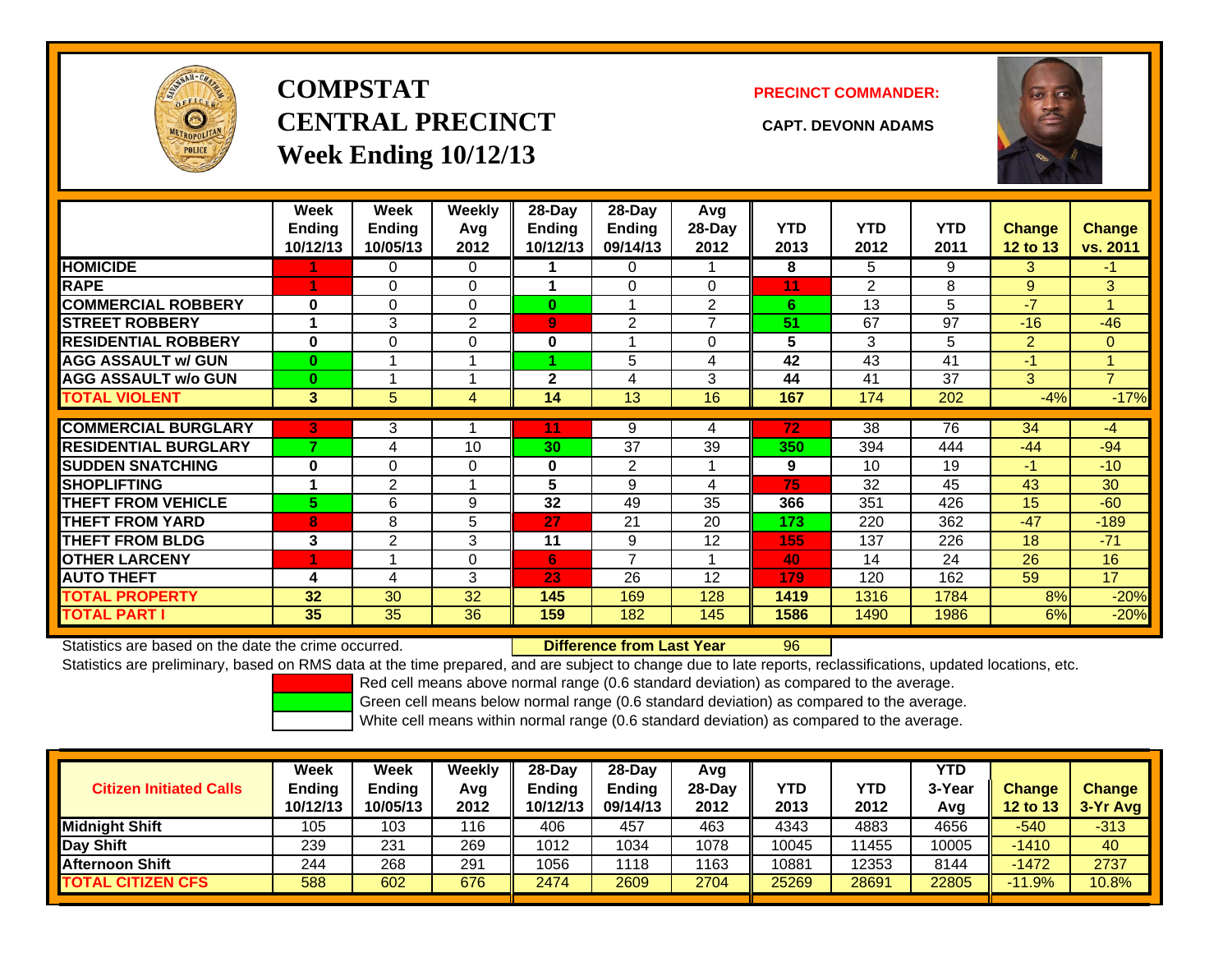

### **COMPSTATSOUTHSIDE PRECINCT** CAPT. TERRY SHOOP **Week Ending 10/12/13**

#### **PRECINCT COMMANDER:**



|                             | Week<br><b>Ending</b><br>10/12/13 | Week<br><b>Ending</b><br>10/05/13 | Weekly<br>Avg<br>2012 | $28$ -Day<br>Ending<br>10/12/13 | $28$ -Day<br><b>Ending</b><br>09/14/13 | Avg<br>$28-Day$<br>2012 | <b>YTD</b><br>2013 | <b>YTD</b><br>2012 | <b>YTD</b><br>2011 | <b>Change</b><br><b>12 to 13</b> | <b>Change</b><br>vs. 2011 |
|-----------------------------|-----------------------------------|-----------------------------------|-----------------------|---------------------------------|----------------------------------------|-------------------------|--------------------|--------------------|--------------------|----------------------------------|---------------------------|
| <b>HOMICIDE</b>             | 0                                 | 0                                 | 0                     | 0                               | $\Omega$                               | 0                       | 3                  |                    | 3                  | 2                                | 0                         |
| <b>RAPE</b>                 | 3                                 | 0                                 | 0                     | B                               | 2                                      | $\Omega$                | 16                 | 4                  | 6                  | 12                               | 10                        |
| <b>COMMERCIAL ROBBERY</b>   | 1                                 | 0                                 |                       |                                 | 3                                      | 3                       | 8                  | 30                 | 16                 | $-22$                            | $-8$                      |
| <b>STREET ROBBERY</b>       | 1                                 | 0                                 |                       |                                 | 4                                      | 4                       | 24                 | 45                 | 47                 | $-21$                            | $-23$                     |
| <b>RESIDENTIAL ROBBERY</b>  |                                   | 0                                 | 0                     | $\overline{2}$                  | $\overline{2}$                         |                         | 8                  | 9                  | 10                 | $-1$                             | $-2$                      |
| <b>AGG ASSAULT w/ GUN</b>   |                                   | 0                                 | 0                     |                                 | $\overline{2}$                         | 4                       | 12                 | 11                 | 9                  | 1                                | 3                         |
| <b>AGG ASSAULT w/o GUN</b>  | $\bf{0}$                          | 0                                 |                       | $\bf{0}$                        |                                        | $\overline{2}$          | 23                 | 24                 | 22                 | $-1$                             | 1                         |
| <b>TOTAL VIOLENT</b>        | $\overline{7}$                    | 0                                 | 3                     | 8                               | 14                                     | 12                      | 94                 | 124                | 113                | $-24%$                           | $-17%$                    |
|                             |                                   |                                   |                       |                                 |                                        |                         |                    |                    |                    |                                  |                           |
| <b>COMMERCIAL BURGLARY</b>  | 0                                 |                                   |                       | 3                               | 8                                      | 6.                      | 46                 | 58                 | 36                 | $-12$                            | 10 <sup>°</sup>           |
| <b>RESIDENTIAL BURGLARY</b> | 15                                | 9                                 | 8                     | 40                              | 32                                     | 31                      | 316                | 292                | 262                | 24                               | 54                        |
| <b>SUDDEN SNATCHING</b>     | $\bf{0}$                          | 0                                 | $\Omega$              |                                 | $\Omega$                               | и                       | 8                  | $\overline{7}$     | 6                  | 1                                | $\overline{2}$            |
| <b>ISHOPLIFTING</b>         | 20                                | 14                                | 14                    | 59                              | 67                                     | 57                      | 567                | 568                | 623                | $-1$                             | $-56$                     |
| <b>THEFT FROM VEHICLE</b>   | 3                                 | 6                                 | 8                     | 21                              | 19                                     | 33                      | 279                | 315                | 275                | $-36$                            | 4                         |
| <b>THEFT FROM YARD</b>      | 6                                 | 4                                 | 3                     | 12                              | $\overline{7}$                         | 13                      | 85                 | 145                | 148                | $-60$                            | $-63$                     |
| <b>THEFT FROM BLDG</b>      | 5                                 | 8                                 | 5                     | 18                              | 13                                     | 19                      | 199                | 209                | 224                | $-10$                            | $-25$                     |
| <b>OTHER LARCENY</b>        | 1                                 | $\overline{2}$                    | $\Omega$              | 6                               | $\overline{2}$                         | $\overline{2}$          | 53                 | 23                 | 34                 | 30                               | 19                        |
| <b>AUTO THEFT</b>           | 4                                 | 2                                 | 3                     | 8                               | 2                                      | 13                      | 94                 | 137                | 103                | $-43$                            | $-9$                      |
| <b>TOTAL PROPERTY</b>       | 54                                | 46                                | 43                    | 168                             | 150                                    | 173                     | 1647               | 1754               | 1711               | $-6%$                            | $-4%$                     |
| <b>TOTAL PART I</b>         | 61                                | 46                                | 46                    | 176                             | 164                                    | 185                     | 1741               | 1878               | 1824               | $-7%$                            | $-5%$                     |

Statistics are based on the date the crime occurred. **Difference from Last Year** 

r -137

Statistics are preliminary, based on RMS data at the time prepared, and are subject to change due to late reports, reclassifications, updated locations, etc.

Red cell means above normal range (0.6 standard deviation) as compared to the average.

Green cell means below normal range (0.6 standard deviation) as compared to the average.

| <b>Citizen Initiated Calls</b> | Week<br>Ending<br>10/12/13 | Week<br><b>Ending</b><br>10/05/13 | Weekly<br>Avg<br>2012 | $28-Day$<br><b>Ending</b><br>10/12/13 | 28-Dav<br><b>Ending</b><br>09/14/13 | Avg<br>$28$ -Day<br>2012 | YTD<br>2013 | YTD<br>2012 | YTD<br>3-Year | <b>Change</b><br>12 to 13 | <b>Change</b><br>3-Yr Avg |
|--------------------------------|----------------------------|-----------------------------------|-----------------------|---------------------------------------|-------------------------------------|--------------------------|-------------|-------------|---------------|---------------------------|---------------------------|
|                                |                            |                                   |                       |                                       |                                     |                          |             |             | Avg           |                           |                           |
| <b>I</b> Midniaht Shift        | 83                         | 76                                | 91                    | 328                                   | 448                                 | 363                      | 3461        | 3924        | 3695          | $-463$                    | $-234$                    |
| Day Shift                      | 217                        | 257                               | 239                   | 959                                   | 1006                                | 956                      | 9536        | 10883       | 10005         | $-1347$                   | $-469$                    |
| <b>Afternoon Shift</b>         | 283                        | 259                               | 253                   | 988                                   | 968                                 | 1012                     | 9826        | 10837       | 10295         | $-1011$                   | $-469$                    |
| <b>TOTAL CITIZEN CFS</b>       | 583                        | 592                               | 583                   | 2275                                  | 2422                                | 2330                     | 22823       | 25644       | 23995         | $-11.0%$                  | $-4.9%$                   |